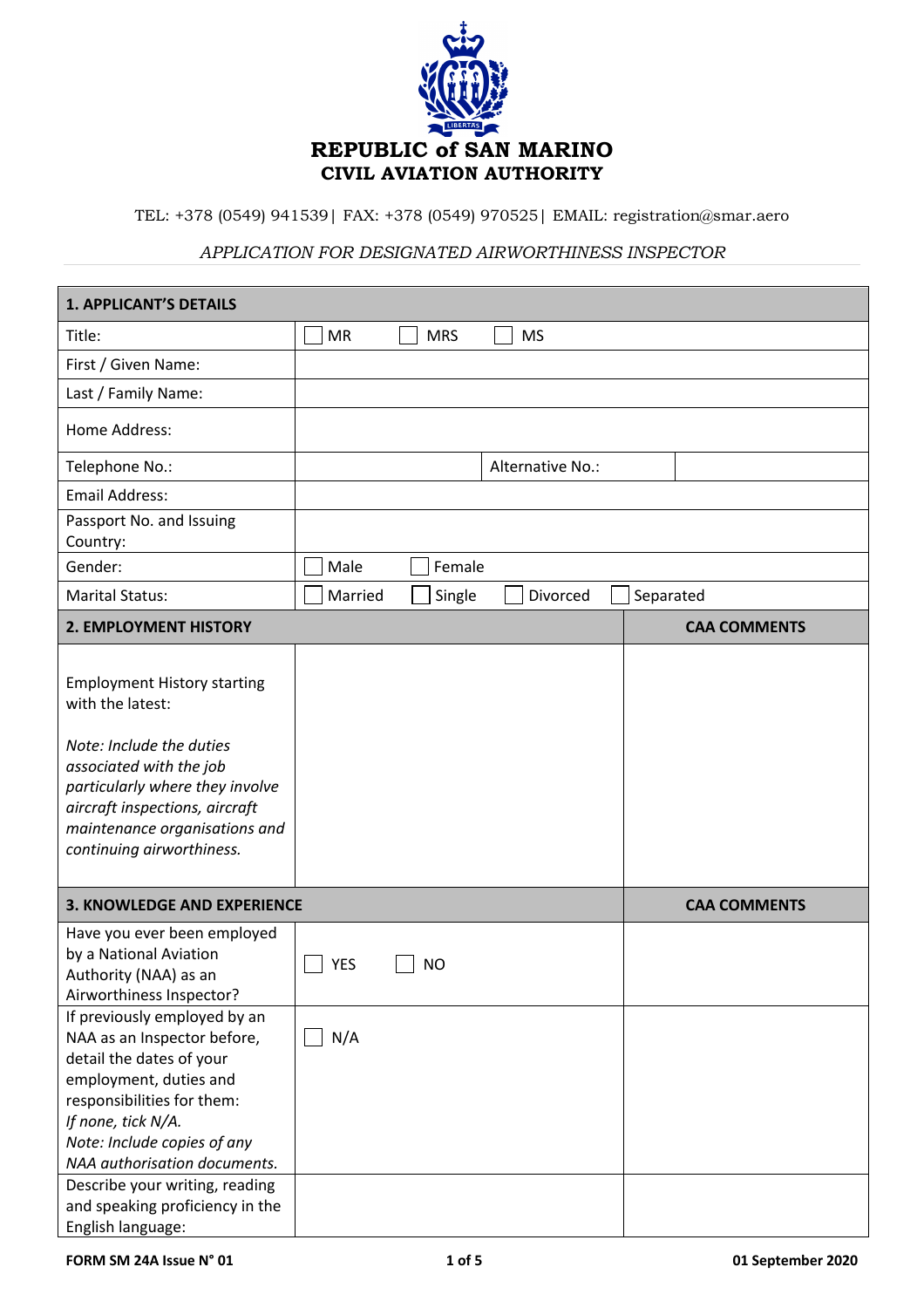| Provide examples of dealing<br>with senior members of<br>organisations in the aviation<br>industry:                                                                                                   |                         |  |
|-------------------------------------------------------------------------------------------------------------------------------------------------------------------------------------------------------|-------------------------|--|
| Detail what IT systems you are<br>competent in:                                                                                                                                                       |                         |  |
| Provide details of your<br>knowledge and experience of<br><b>Safety Management Systems:</b><br>Note: Include copies of any<br>associated training certificates.                                       |                         |  |
| Provide details of your<br>knowledge of Human Factors:<br>Note: Include copies of any<br>associated training certificates.                                                                            |                         |  |
| Provide details of any<br>experience of Aircraft<br>maintenance program<br>development, approval and<br>control, including applicable<br>reliability programs:                                        |                         |  |
| Provide details of any<br>experience of the approval of<br>modifications and repairs:                                                                                                                 |                         |  |
| Provide details of any<br>experience of determining the<br>applicability of airworthiness<br>directives and operational<br>directives with a continuing<br>airworthiness impact:                      |                         |  |
| Have you had experience of<br>certifying Maintenance<br>Releases:<br>If so, what aircraft types:                                                                                                      |                         |  |
| Have you had experience of<br>correcting and differing aircraft<br>defects and making logbook<br>entries?                                                                                             | <b>YES</b><br><b>NO</b> |  |
| Describe any experience of<br>coordinating scheduled<br>maintenance, the application<br>of airworthiness directives, the<br>replacement of life-limited<br>parts and the inspection of<br>components: |                         |  |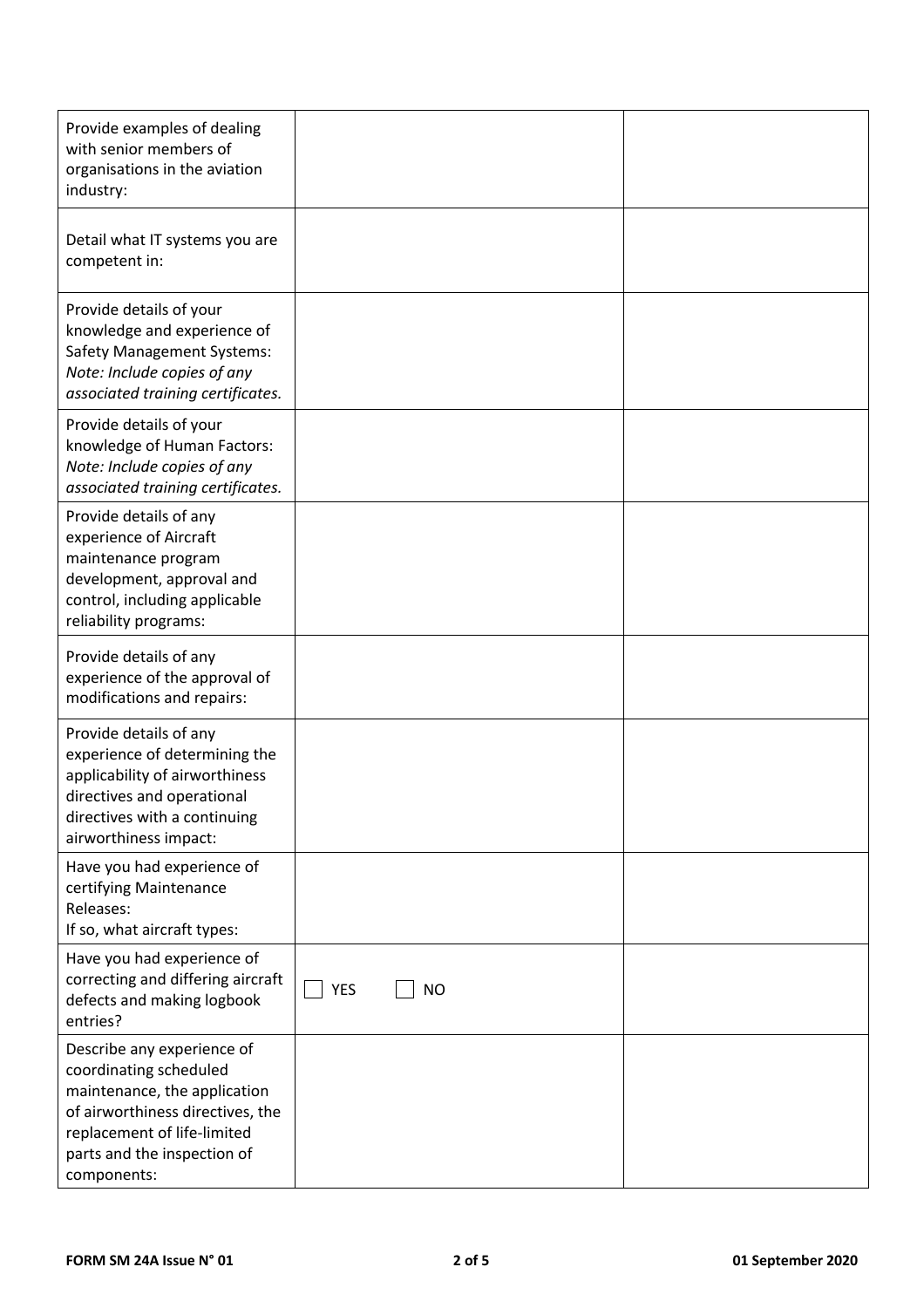| Describe any experience of the<br>management of continuing<br>airworthiness records:                                             |     |  |
|----------------------------------------------------------------------------------------------------------------------------------|-----|--|
| Describe any employment with<br>a continuing airworthiness<br>management organisation:<br>If none, tick N/A.                     | N/A |  |
| Describe any experience of the<br>management of aircraft Mass<br>and Balance:                                                    |     |  |
| Describe any experience of<br>dealing with the airworthiness<br>requirements of relevant parts<br>of operations specifications:  |     |  |
| Provide details of any<br>experience and involvement in<br>oversight of an Air Operation<br>Certification:<br>If none, tick N/A. | N/A |  |
| Describe any experience with<br>EDTO:                                                                                            |     |  |
| Provide details of your<br>experiences of Quality<br>Auditing:                                                                   |     |  |
| Provide details of any training<br>on Quality Systems and Quality<br>Auditing:                                                   |     |  |
| Provide details of any<br>experience in the approval of<br>MELs:                                                                 |     |  |
| Provide experience in basic<br>avionics:                                                                                         |     |  |
| Provide details of any<br>experience of auditing an<br>aircraft maintenance<br>organisation:                                     |     |  |
| Describe any employment with<br>a maintenance organisation:<br>If none, tick N/A.                                                | N/A |  |
| Provide details of any<br>experience of participating in<br>an accident investigation:                                           |     |  |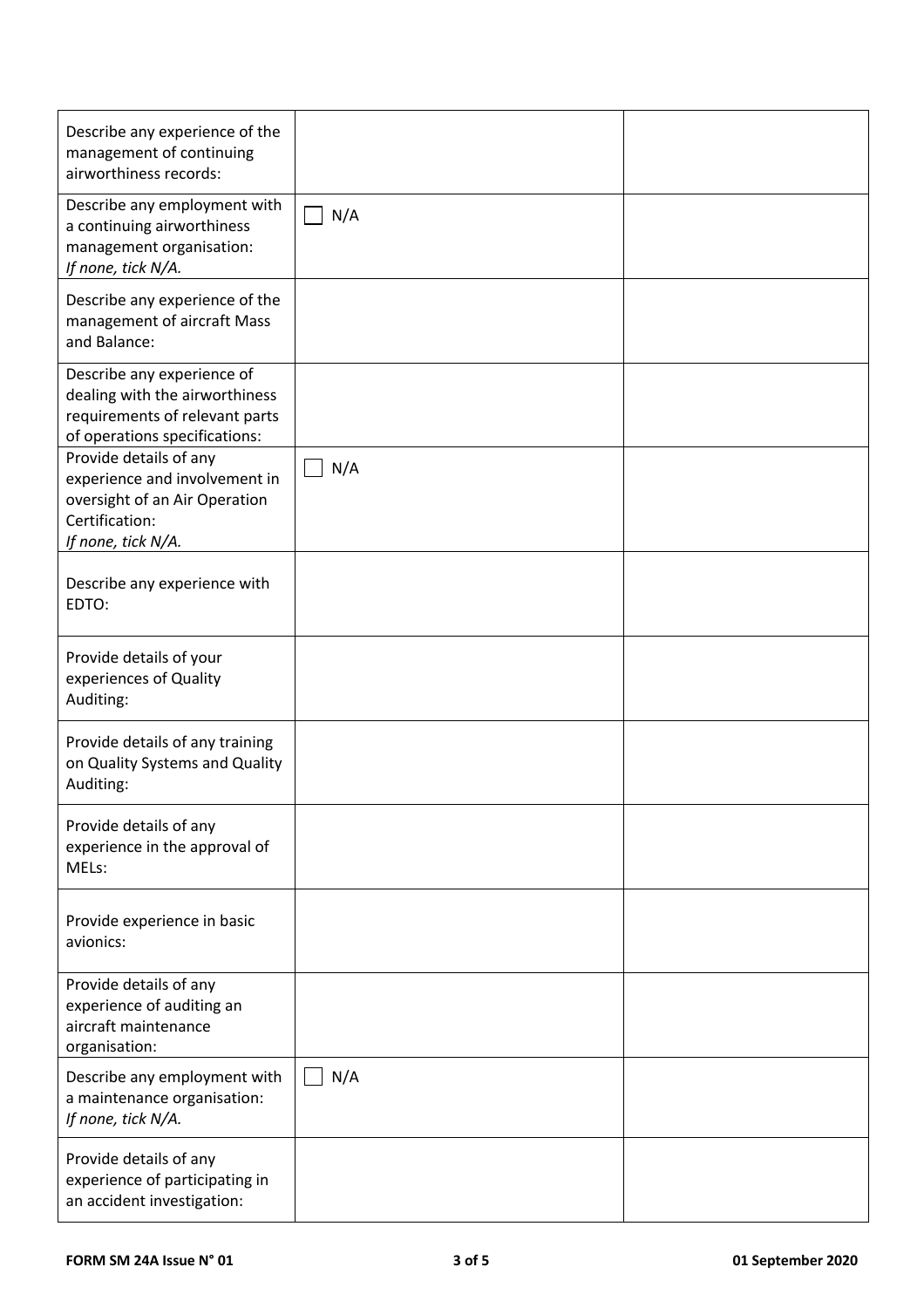| Provide details of any<br>involvement with ICAO 83bis<br>agreements:<br>If none, tick N/A.                                                                     |                     | N/A                                                         |                                |                     |  |  |
|----------------------------------------------------------------------------------------------------------------------------------------------------------------|---------------------|-------------------------------------------------------------|--------------------------------|---------------------|--|--|
| <b>4. QUALIFICATIONS</b>                                                                                                                                       | <b>CAA COMMENTS</b> |                                                             |                                |                     |  |  |
| Detail what qualifications you<br>have relevant to the job of<br>being a Designated<br>Airworthiness Inspector, e.g.<br>degree in Aeronautical<br>Engineering: |                     |                                                             |                                |                     |  |  |
| If you hold, or have held, an<br>Engineer's License provide the                                                                                                |                     | <b>Issuing State:</b>                                       |                                | <b>Expiry Date:</b> |  |  |
| details and copies of any.                                                                                                                                     |                     | <b>Issuing State:</b>                                       |                                | <b>Expiry Date:</b> |  |  |
|                                                                                                                                                                |                     | 5. SUPPORTING DOCUMENTATION (to be provided electronically) |                                |                     |  |  |
| Curriculum Vitae (CV)<br>Passport(s)<br>NAA Authorisation Document(s)<br>Training Certificate(s)<br>Engineer's Licence(s)                                      |                     |                                                             |                                |                     |  |  |
| <b>6. APPLICATION COMPLETION</b>                                                                                                                               |                     |                                                             |                                |                     |  |  |
| Date:                                                                                                                                                          |                     |                                                             | <b>Signature of Applicant:</b> |                     |  |  |
| 7. CAA USE                                                                                                                                                     |                     |                                                             |                                |                     |  |  |
| Comments and<br>notes:                                                                                                                                         |                     |                                                             |                                |                     |  |  |
| Date:                                                                                                                                                          |                     |                                                             | Position:                      |                     |  |  |
| Name of<br>CAA Inspector:                                                                                                                                      |                     |                                                             | Signature of<br>CAA inspector: |                     |  |  |

*Note: Refer also to Guidance Notes overleaf.*